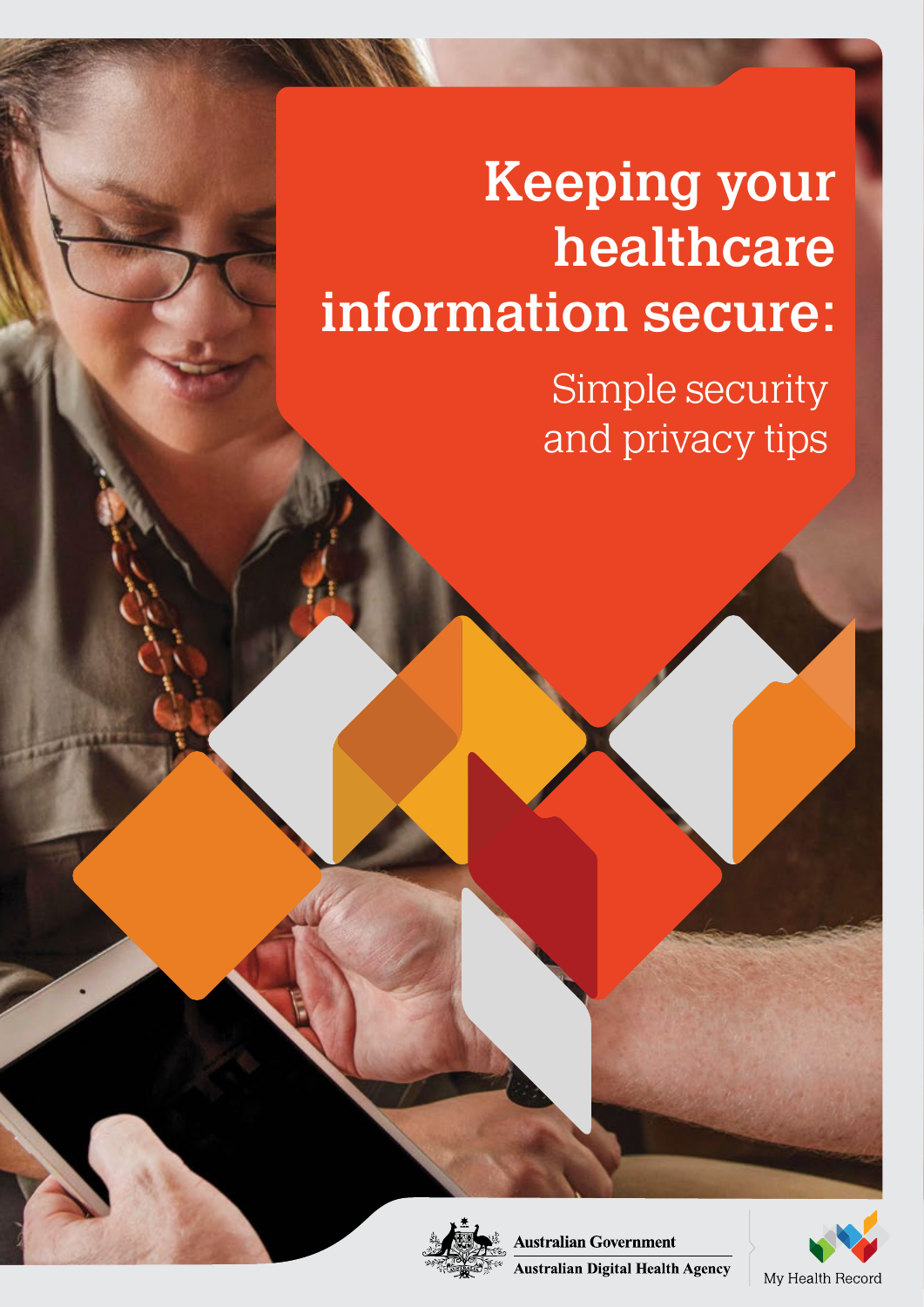

# My Health Record

This guide provides awareness of privacy settings that you can use to adjust your My Health Record to suit your own requirements. These settings are available in addition to the robust system-wide security controls that are in place to protect the security and privacy of information stored within the My Health Record system.

Information within this guide also outlines a number of good information security practices, such as use of strong passwords, and regularly updating your own systems and software, which can help to protect your personal information.

This guide provides general guidance in relation to information security and is not intended to be comprehensive.

#### Publication date: April 2018

Contact for enquiries

Telephone: 1300 901 001 or email: help@digitalhealth.gov.au

#### Disclaimer

The Australian Digital Health Agency ("the Agency") makes the information and other material ("Information") in this document available in good faith but without any representation or warranty as to its accuracy or completeness.

The Agency cannot accept any responsibility for the consequences of any use of the Information. As the Information is of a general nature only, it is up to any person using or relying on the Information to ensure that it is accurate, complete and suitable for the circumstances of its use.

#### Document control

This document is maintained in electronic form and is uncontrolled in printed form. It is the responsibility of the user to verify that this copy is the latest revision.

#### Copyright © 2018 Australian Digital Health Agency

This document contains information which is protected by copyright. All Rights Reserved. No part of this work may be reproduced or used in any form or by any means – graphic, electronic, or mechanical, including photocopying, recording, taping, or information storage and retrieval systems – without the permission of the Australian Digital Health Agency.

All copies of this document must include the copyright and other information contained on this page.

#### Acknowledgements

Council of Australian Governments

The Australian Digital Health Agency is jointly funded by the Australian Government and all state and territory governments.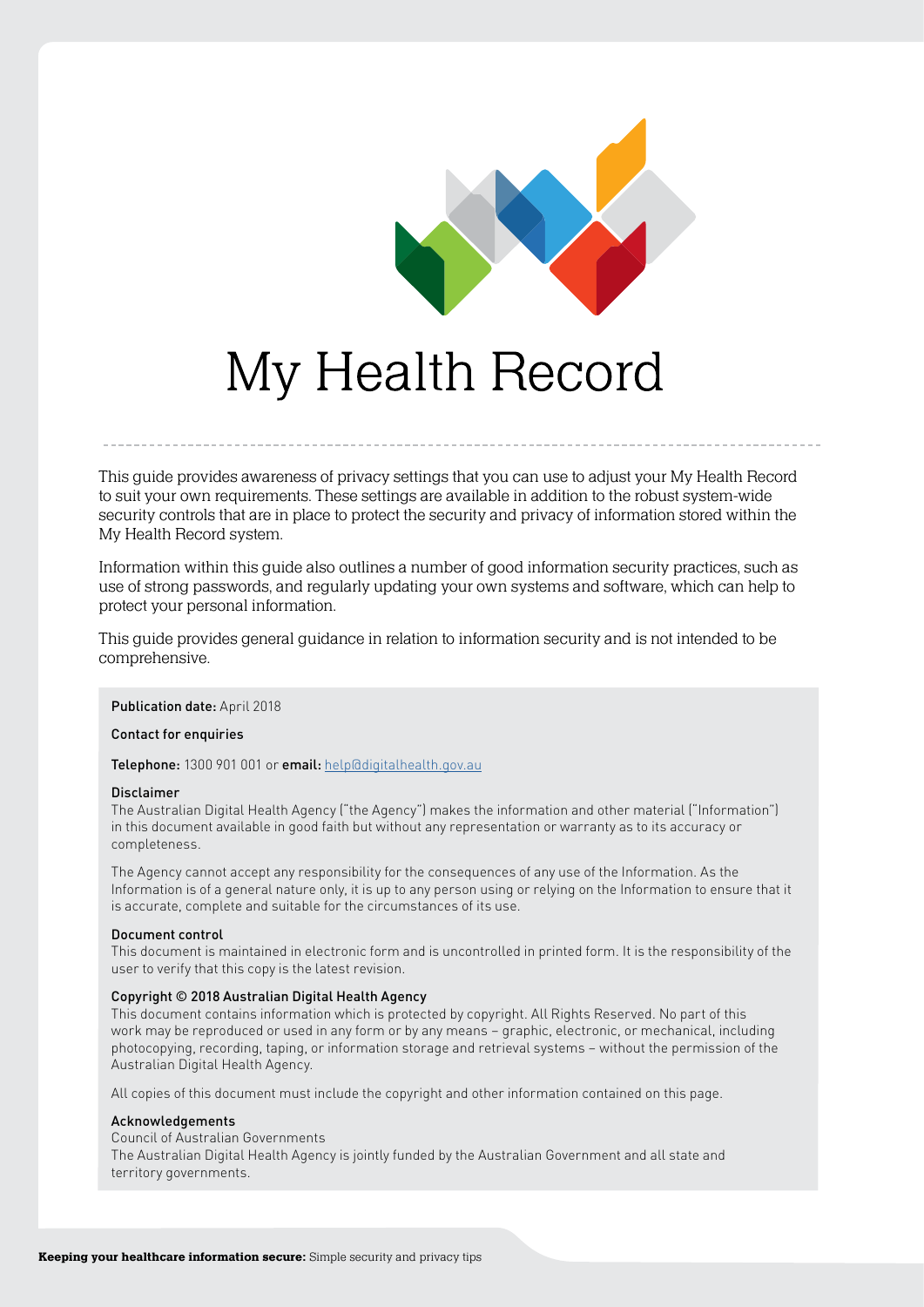

### Digital healthcare information

To support your health and wellbeing, you can access a range of digital information in the My Health Record system and manage how this information is shared with your healthcare providers. If you have a My Health Record, there are a number of settings within your record that will help to enhance information security and maintain your privacy when you and others are accessing this data.

The Australian Digital Health Agency (the Agency) has many safeguards in place to protect the information held in the My Health Record system such as strong encryption, firewalls, secure login/authentication mechanisms and audit logging. This guide outlines some of the simple things you can do to further protect your information that appears in your My Health Record; when it is accessed via a computer, tablet, mobile device or wearable device.

# Information is good medicine

There are many benefits to having healthcare information that is easily accessible by your authorised healthcare providers. Your My Health Record gives healthcare providers access to your clinical information, which has been prepared and shared by other health professionals. This ensures they have a more detailed picture with which to make clinical decisions and diagnoses, and provide treatment to you.

The ability to access information held within your My Health Record is controlled by you. For example, you can add a code that only you or your nominated representative can give to specific healthcare professionals so they can access and view your My Health Record.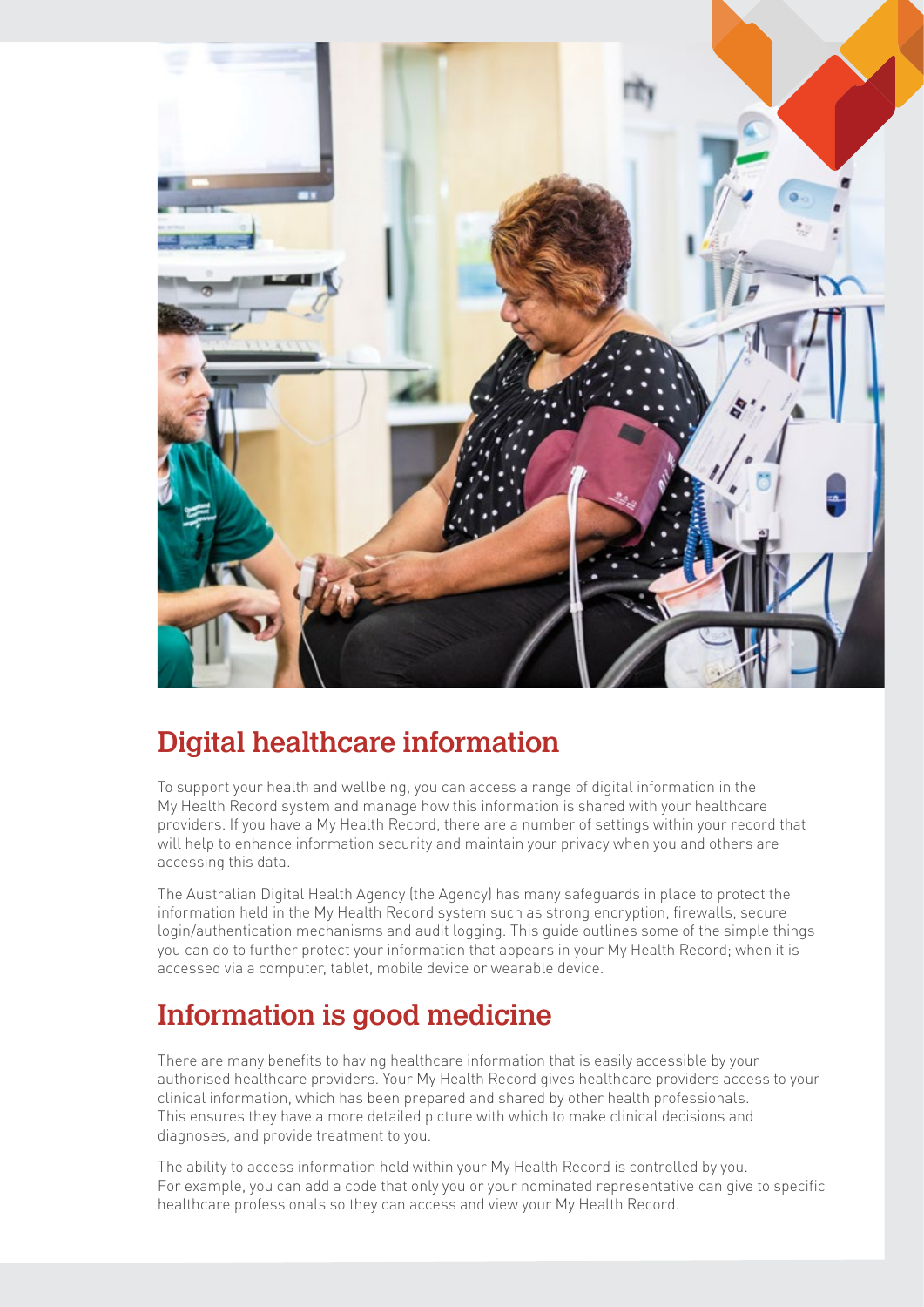## Safeguards to protect your My Health Record

In addition to the safeguards that protect the information in the My Health Record system, there are five simple steps you can take to keep your information safe and private:

- 1. When accessing your My Health Record (via myGov) use a unique passphrase and set up secret questions and answers or an access code (via SMS or the myGov Access app).
- 2. Regularly check your My Health Record for accuracy using a secure connection.
- 3. Review your My Health Record access log to see who has accessed your information, and choose to receive notifications (email or SMS) when a healthcare provider accesses your record for the first time.
- 4. Carefully read emails and manually enter login details rather than clicking on links or attachments (Note: we will never ask for a password to your My Health Record by email or SMS).
- 5. Turn on automatic updates on the system you access My Health Record from, to apply system and software patches, including for internet browsers.

### Your options for security and privacy

The My Health Record system is a secure online portal, designed to provide a summary of your health information to trusted healthcare professionals. By default, documents in your My Health Record are set to 'general access' for your healthcare providers so they can upload clinical documents and view your information, in relation to a healthcare consultation or clinical event. You can change the default settings at any time.

There are a number of settings that you can apply to restrict access to healthcare information or clinical documents in your My Health Record that you prefer to keep private. You can also provide access to nominated representatives such as a family member acting as your carer.

### Access Control Settings

You can maintain privacy and control access to your My Health Record by adjusting the settings for:

- Individuals allowing people you trust such as family members, friends or carers to view and help manage the information stored in your My Health Record
- Healthcare Providers changing the default setting to apply restrictions for an entire healthcare organisation
- Documents restricting access to specific documents relating to visits to healthcare providers, or medicines that you are taking or have taken.

To customise security and privacy controls, you can change the level of access to your information by setting one or more codes:

- 1. Record Access Code (RAC) provided by you, only to healthcare professionals you want to access your record
- 2. Limited Document Access Code (LDAC) provided by you, to healthcare professionals you want to access specific documents, when you have chosen to limit access to these documents
- 3. Personal Access Code (PAC) provided by you, to your nominated representative to enable them to access your My Health Record.

Read the Detailed Security and Privacy Tips section of this guide to learn how to set your access controls.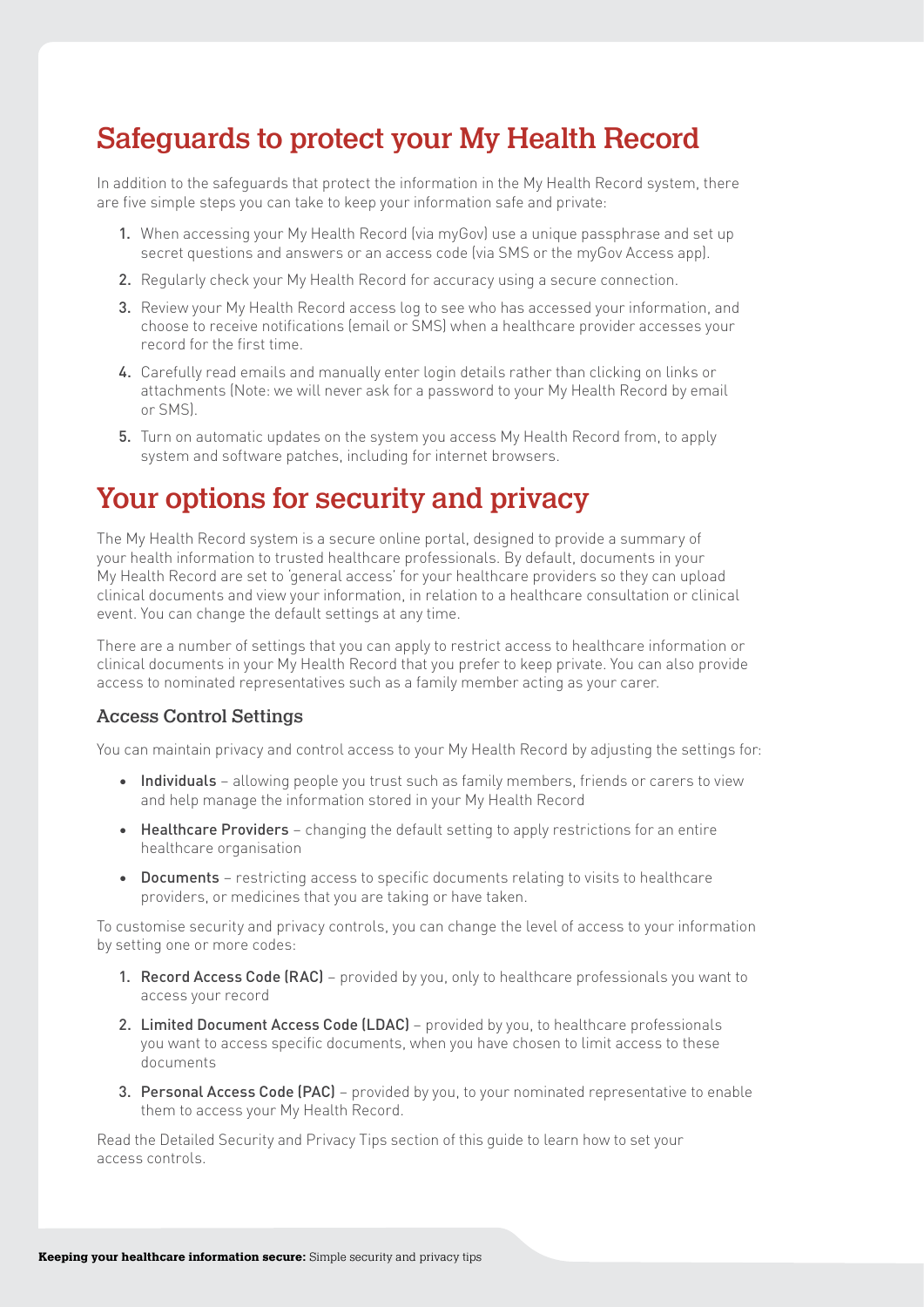

### Scenario – Taking care of an elderly parent

You have recently become a carer for your elderly parent and this includes taking them to see a variety of healthcare providers. Fortunately, they have a My Health Record that contains a discharge summary and pathology reports from their recent stay at the local hospital. It would be helpful if you could see some of this information when taking your parent to follow up visits with their General Practitioner. You visit the My Health Record website and discover it is possible for your parent to give you restricted access to their record and specific documents, as a nominated representative.

### Nominated Representative Access

You may wish to give family, close friends or carers access to your My Health Record. There are three access levels that you can allocate to a nominated representative:

- 1. General Access view all documents, except those you have marked as restricted
- 2. Restricted Access view all documents, including those you have marked as restricted
- 3. Full Access view all documents and make additions to your My Health Record.

Read the Detailed Security and Privacy Tips section of this guide to learn how to nominate a representative.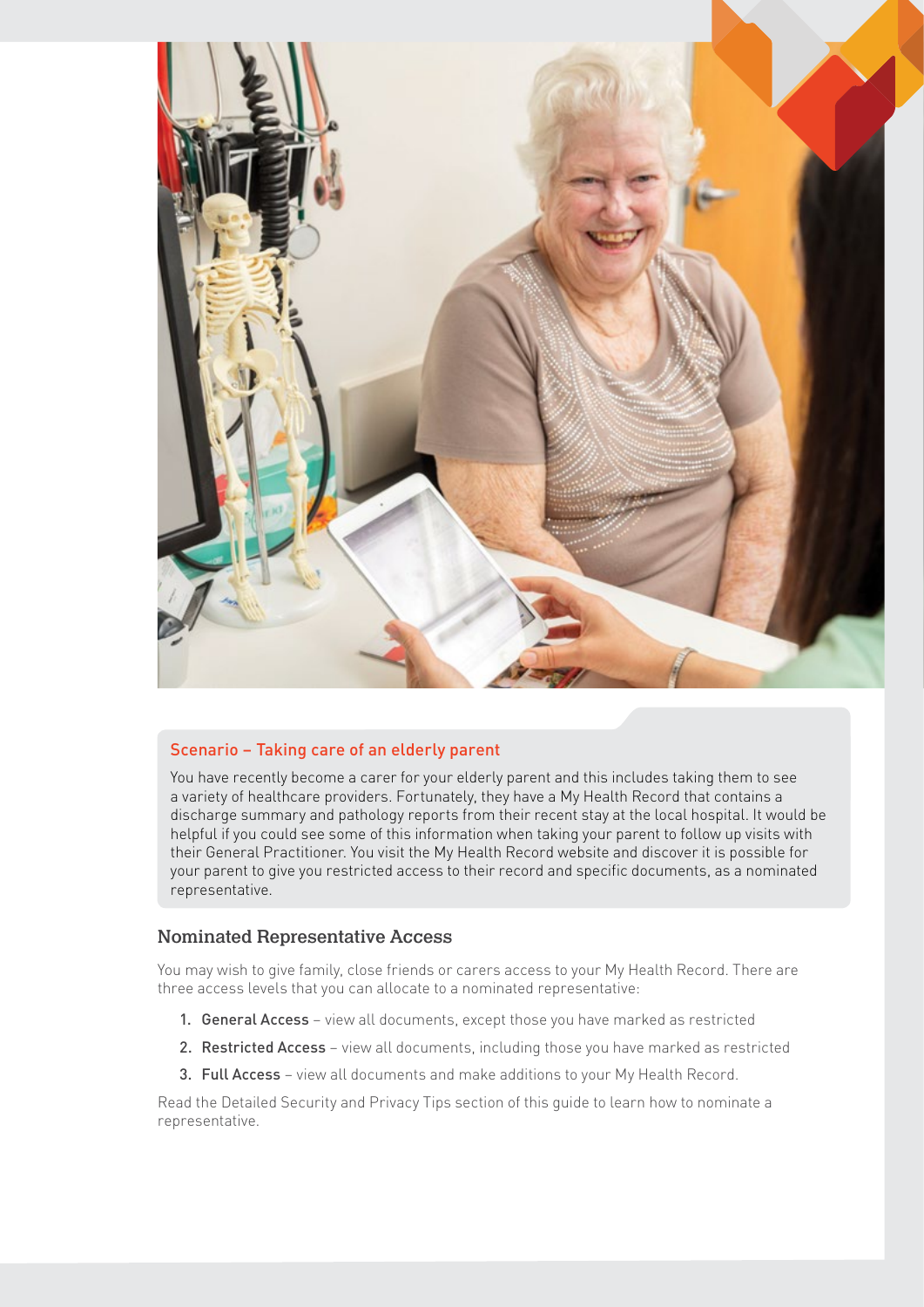### Monitoring Access

A sound security practice is to monitor access to your My Health Record. This is made easier by choosing to receive notifications by email, SMS or mail. You will be automatically notified the first time your record has been accessed by each healthcare provider.

Another way to see who has accessed your record is to log on and view the record access history log. By default, the record access history Summary Page shows the most recent access activity within the last 12 months, with the option to view information prior to this timeframe.

Read the Detailed Security and Privacy Tips section of this guide to learn how to view your access history.

### Emergency Access

In emergency situations, healthcare providers can view your My Health Record to provide the appropriate treatment quickly. For example, if you were unconscious, your healthcare provider may be granted access to your record, if there is a serious threat to your health and safety. This will override any privacy restrictions you have set (however any documents you have previously removed will not be accessible). Your provider will need your Medicare number, surname, date of birth and gender to search for your record. The Agency monitors and audits all use of emergency access.

### Privacy Settings

Within your My Health Record there are a number of privacy settings so you can restrict access to:

- Clinical documents that you consider sensitive
- All or specific types of Medicare documents.

You are able to remove clinical and/or Medicare documents from your My Health Record. It is important to understand that clinical documents you remove will not be accessible, even in an emergency. If you change your mind, or remove a document by mistake, you can choose to restore the document.

The My Health Record system is governed by legislation that protects your personal information. The legislation includes penalties for unauthorised access to the information in your My Health Record.

For detailed information about the My Health Record, privacy settings, privacy policy and managing My Health Record for someone other than you, such as parents or children:

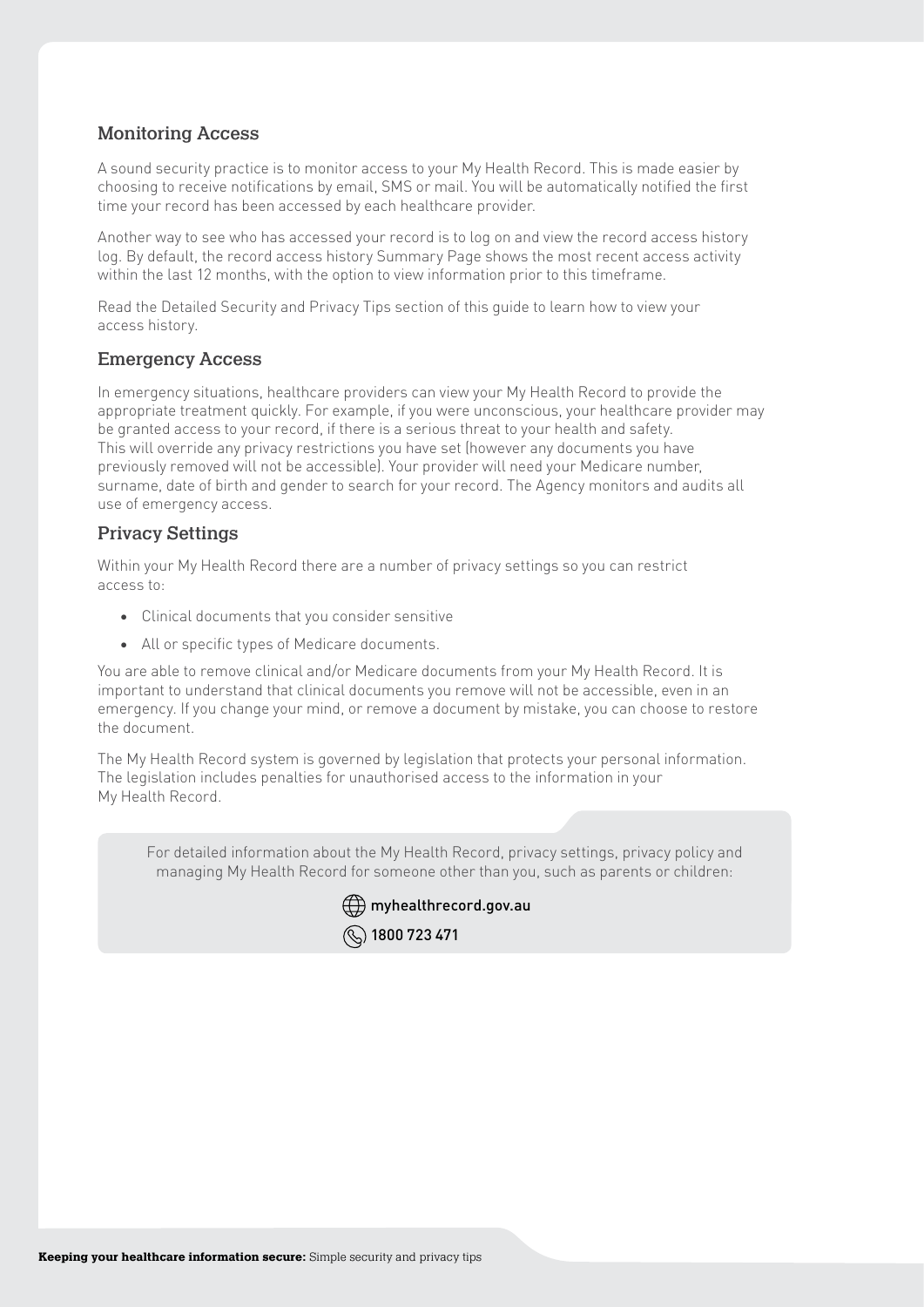

# Wearing your health on your sleeve

Wearable devices are helping people to be able to stay in their homes for treatment or improve their health and fitness. The My Health Record system is capable of allowing mobile device applications (apps) to access the information in your My Health Record, with your consent.

Apps may be able to display your My Health Record information in different ways and send information to your record, such as creating a personal health summary within the application.

Figure 1: Key findings of survey on wearable devices<sup>1</sup>



## Using wearable devices and mobile applications

Depending on the compatibility of the approved app you may be able to view sections within your My Health Record using wearable devices, such as an Apple or Samsung digital watch. To protect your security and privacy, the Agency requires approved apps to have in-built security features to authenticate you are the owner of the information and obtain your consent before accessing your My Health Record. The security and privacy controls you apply in your My Health Record settings will also apply to the use of information accessed via a mobile app.

# Protecting your information on mobile devices

There are some extra safeguards you can do to keep your information safe when using a health App on your mobile device:

- > Choose a unique and complex password for logging onto your device (i.e. not the same as your My Health Record passphrase or other online passwords)
- > Turn on automatic updates within your mobile device settings, to apply patches that often address known security vulnerabilities
- > Switch off Bluetooth and Wi-Fi connectivity when you're not using them
- > Check the privacy policy for your device and apps to see how your data could be used
- Be cautious when accepting requests to access information on your device or app
- > Take care when using social sharing features or free WiFi.

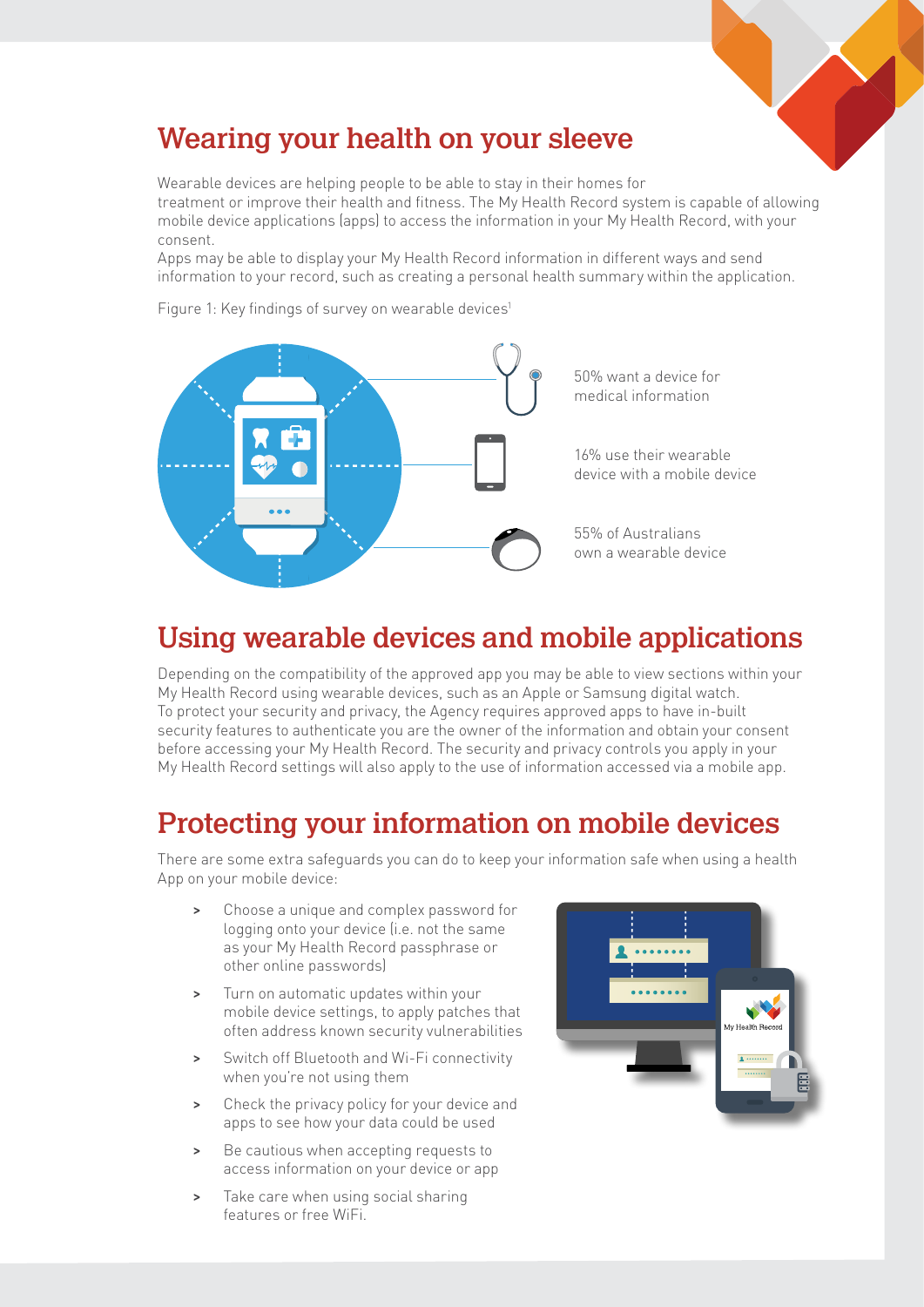Detailed Security and Privacy Tips

### Set a strong passphrase to protect your My Health Record

A strong passphrase is a combination of at least 12 upper and lower case letters, numbers and symbols.2 It is similar to a password in usage, but is generally longer for added security. The hardest type of passphrase to crack is one that combines at least four words and is not related to you, your work or your immediate family (e.g. does not include their names and dates of birth). Once you have selected four or more words that you can remember, change some of the letters to numbers or symbols. It is important to avoid common practices such as capitalising the first letters or using an exclamation mark at the end.

Examples based on different approaches are provided below (*please do not use any of these as your passphrase*):

| Approach                                                                                                                           | <b>Phrase/Description</b>                                                      | Passphrase       |
|------------------------------------------------------------------------------------------------------------------------------------|--------------------------------------------------------------------------------|------------------|
| Using four words and changing a few letters to numbers and A dog called Spot<br>special characters                                 |                                                                                | aDo7calledSp*t   |
| Using more than four words and condensing by changing<br>letters to numbers and special characters                                 | I want to create a very secure<br>passphrase                                   | iw2Cre@te1!sP    |
| Using an event that has special meaning and is not easy to<br>know or quess; then combine letters, numbers & special<br>characters | In 2016 I gave my niece a<br>bracelet from Tiffany's for her<br>21st birthday. | 21!TiffanYs@2016 |
| Using the title or words of a song that you know well and<br>substituting letters, numbers and special characters                  | "It's Now or Never" sung by<br>Elvis Presley                                   | its9oworNever#EP |

### Use a unique passphrase for the device that you use to access the My Health Record system

It is important to use a unique passphrase for your device and for each of your online accounts. If you use the same passphrase, it could be used to access your personal information if someone were to guess your device's passphrase.

This is good advice for all the different information you want to keep safe including your My Health Record, social media and online banking. You should also avoid recycling old passwords and passphrases or making simple and easy to guess changes like increasing a number at the end.

### You can access your My Health Record using your mobile device

To allow a mobile device application to access to your My Health Record you will need to provide access within your mobile device application. When you login to your My Health Record, you will be presented with a myGov username and password screen followed by a secret question and answer page. You will then see a consent page which asks whether you allow the application to have access to your My Health Record. Read the information on this page carefully, so that you are aware of the terms and conditions.

If you change your mind after you have allowed a mobile device application (app) to access your My Health Record, you can revoke access for that app. If you decide to revoke access, it is important to note that information that has previously been accessed may still be retained by the app. Check the terms and conditions for the app before allowing access or contact the vendor to discuss any concerns.

### You can see who has accessed your My Health Record

You can log in to your My Health Record, click on the Privacy & Access tab and scroll down to Record Access History. This will show the latest activity in your record within the last 12 months, including when you have accessed or made changes to your My Health Record. Older information can be accessed by clicking on the link that says Show Full Access History.

### You can choose to receive notifications when your My Health Record is accessed

If you would like to receive notifications when your My Health Record has been accessed for the first time by a healthcare provider:

- 1. Log in to your My Health Record
- 2. Click the Profile & Settings tab
- 3. Select your preferred notification method (i.e. send via email or SMS).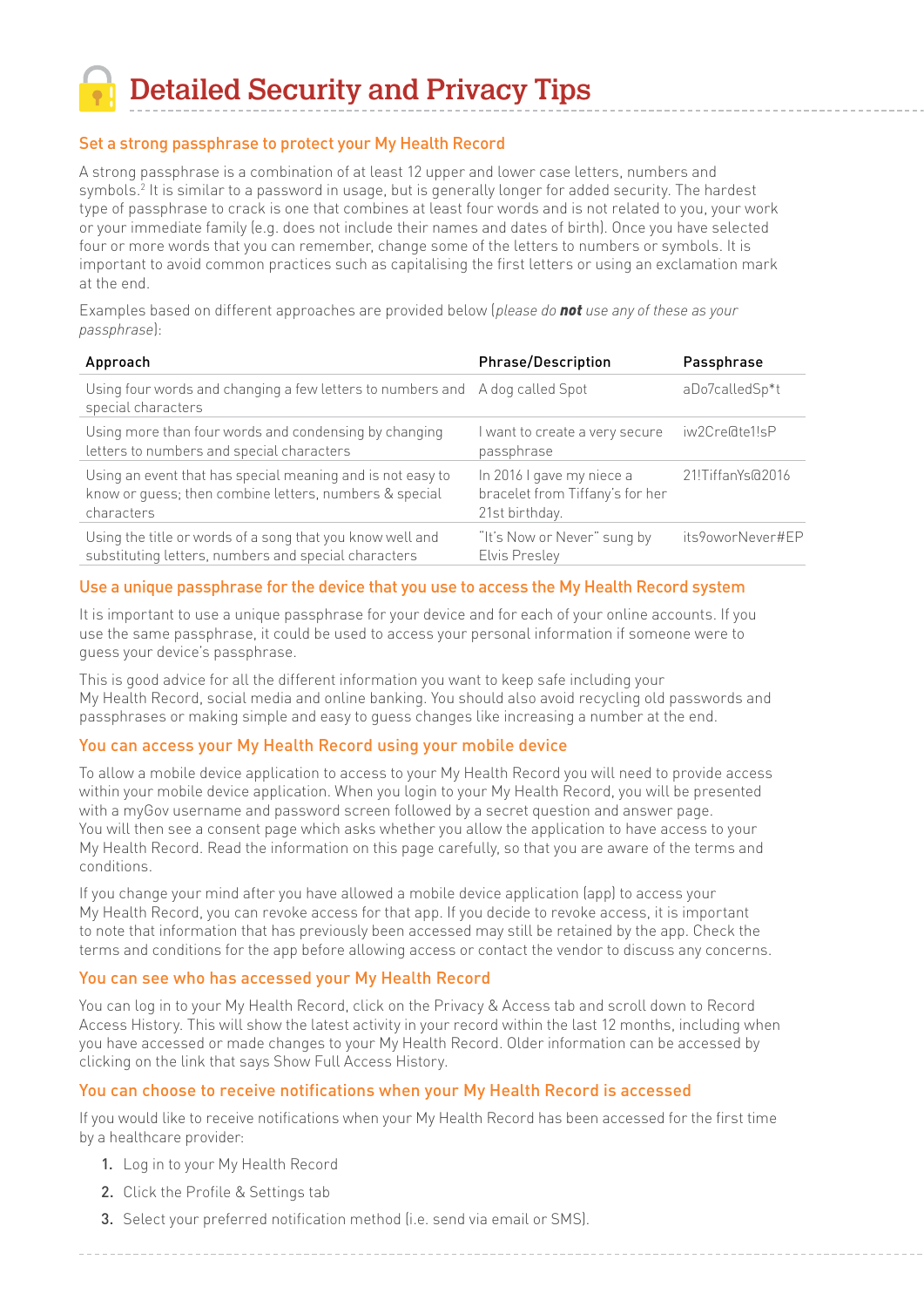

### You can control who can access your My Health Record or specific documents within your record

To control which healthcare providers can access your My Health Record, set a Record Access Code (RAC) and then give it to the healthcare providers that you would like to have access to your record:

- 1. Log in to your My Health Record
- 2. Click the Privacy & Access tab
- 3. Select Manage Access by Healthcare Providers
- 4. Set a 4-8 digit code and give it to your healthcare provider(s).

To restrict access to particular documents, set a Limited Document Access Code (LDAC), which you can give to your healthcare providers:

- 1. Log in to your My Health Record
- 2. Click the Privacy & Access tab
- 3. Select Document Access Settings
- 4. Set a 4-8 digit code and give it to your healthcare provider(s).

If you forget your code you can re-enter and validate a new code at any time. You will only need to provide the new code to those healthcare providers that have not previously had access to your My Health Record.

### You can choose to remove documents from your My Health Record

If you want to remove a document from your My Health Record:

- 1. Log in to your My Health Record
- 2. Click the Documents tab
- 3. Select the document(s) you wish to remove

It is important to understand that documents you remove are not accessible to healthcare providers, even in an emergency situation. The healthcare provider who authored the document will be able to see that the document has been removed, but will no longer be able to open the document using the My Health Record system.

You can choose to restore a document if you change your mind or remove the document in error.

### If you are concerned that something in your My Health Record is not accurate, contact your healthcare provider to discuss

If you have a concern about the clinical information appearing in your My Health Record you can speak with the healthcare provider that uploaded the document or information, and explain your concerns to them.

For other queries, you can contact the My Health Record Help line on 1800 723 471.

### Turn on automatic updates to protect your information

Regularly updating your operating system and software helps to protect you from security vulnerabilities.

Most systems and software applications will have an option that is accessed in the settings menu to automatically apply updates. Consult the help menu in your software for detailed instructions on how to turn automatic updates on and configure the way they are installed on your computer and devices.

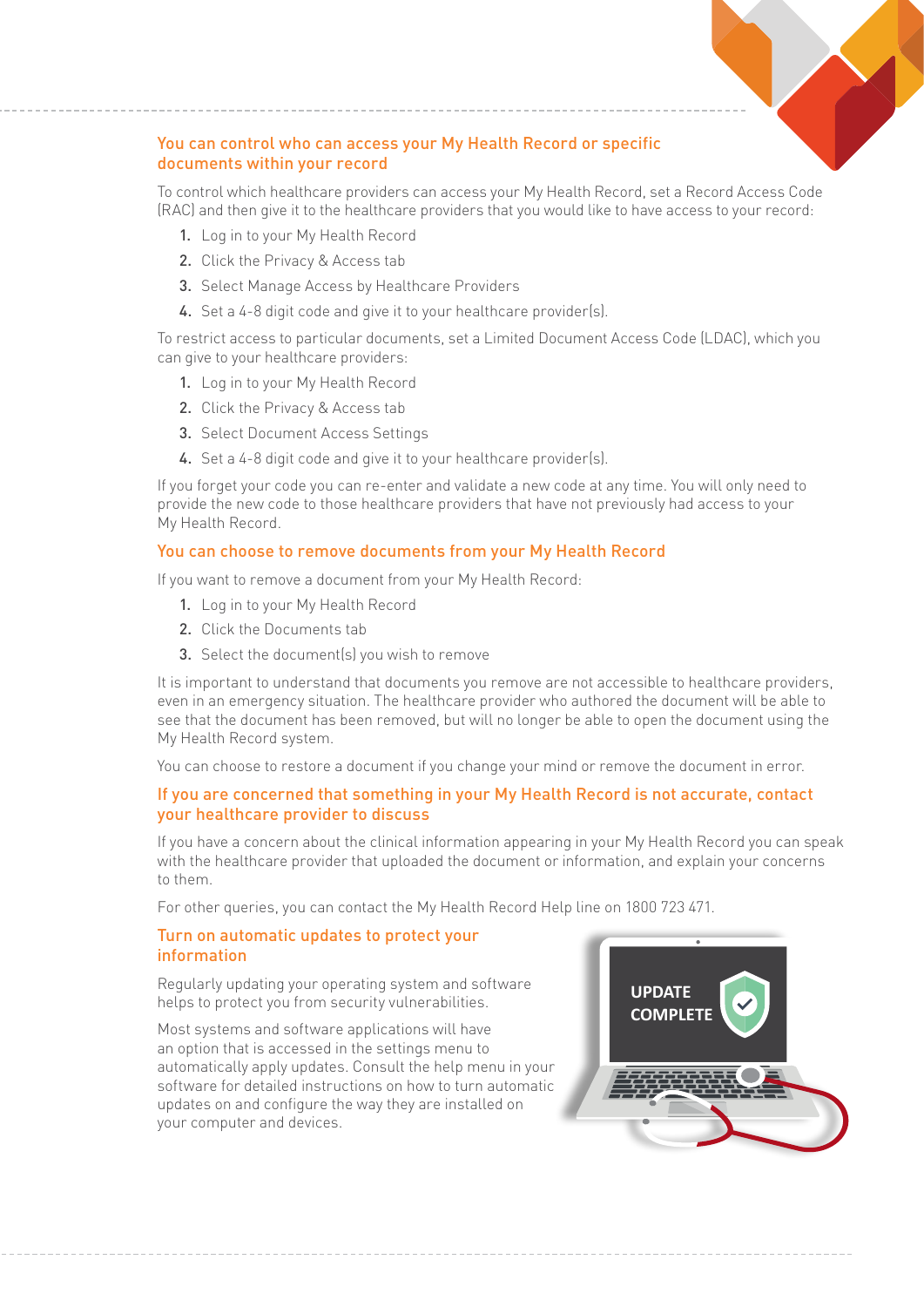Detailed Security and Privacy Tips

### You can choose to set up a nominated representative for your My Health Record

If you would like an individual, such as a family member or carer, to access to your My Health Record:

- 1. Log in to your My Health Record
- 2. Click the Privacy & Access tab
- 3. Click the Manage Access button
- 4. Select Invite Someone and enter the name of the person that you wish to provide access to
- 5. Choose the preferred type of access (i.e. general, restricted or full).

Once you confirm you have entered the correct details, a Personal Access Code (PAC) for that nominated representative will appear on the screen. This needs to be noted and then provided to the nominated representative.

The PAC is a temporary access code that expires within 30 days and is used by the nominated representative to confirm that you have granted them access to your My Health Record. You can generate a new PAC if it expires, was not written down, was noted incorrectly or is misplaced.

### Understand what a nominated representative can do if they have full access to your My Health Record

By giving a nominated representative full access to your My Health Record they can view all documents; and add information such as any new allergies or your emergency contacts. A nominated representative with full access cannot register an individual for a My Health Record, cancel your My Health Record, make changes to other nominated representatives or update your Medicare document consent details.

#### If you no longer want a My Health Record, you can cancel it at any time

You can cancel your My Health Record at any time. It is also possible to register again at a later date. Once a My Health Record is cancelled, no one will be able to view the information, including you or any nominated representatives you have appointed. In an emergency situation, if a record has been cancelled, healthcare providers will not be permitted to access your information or amend the existing documents held in your My Health Record. When you cancel your My Health Record the following items will be retained: personal health notes, clinical documents, Medicare records and emergency contact details. For detailed information regarding the retention of My Health Record information see the privacy statement at:

https://myhealthrecord.gov.au/internet/mhr/publishing.nsf/Content/privacy-statement

Keeping your healthcare information secure: Simple security and privacy tips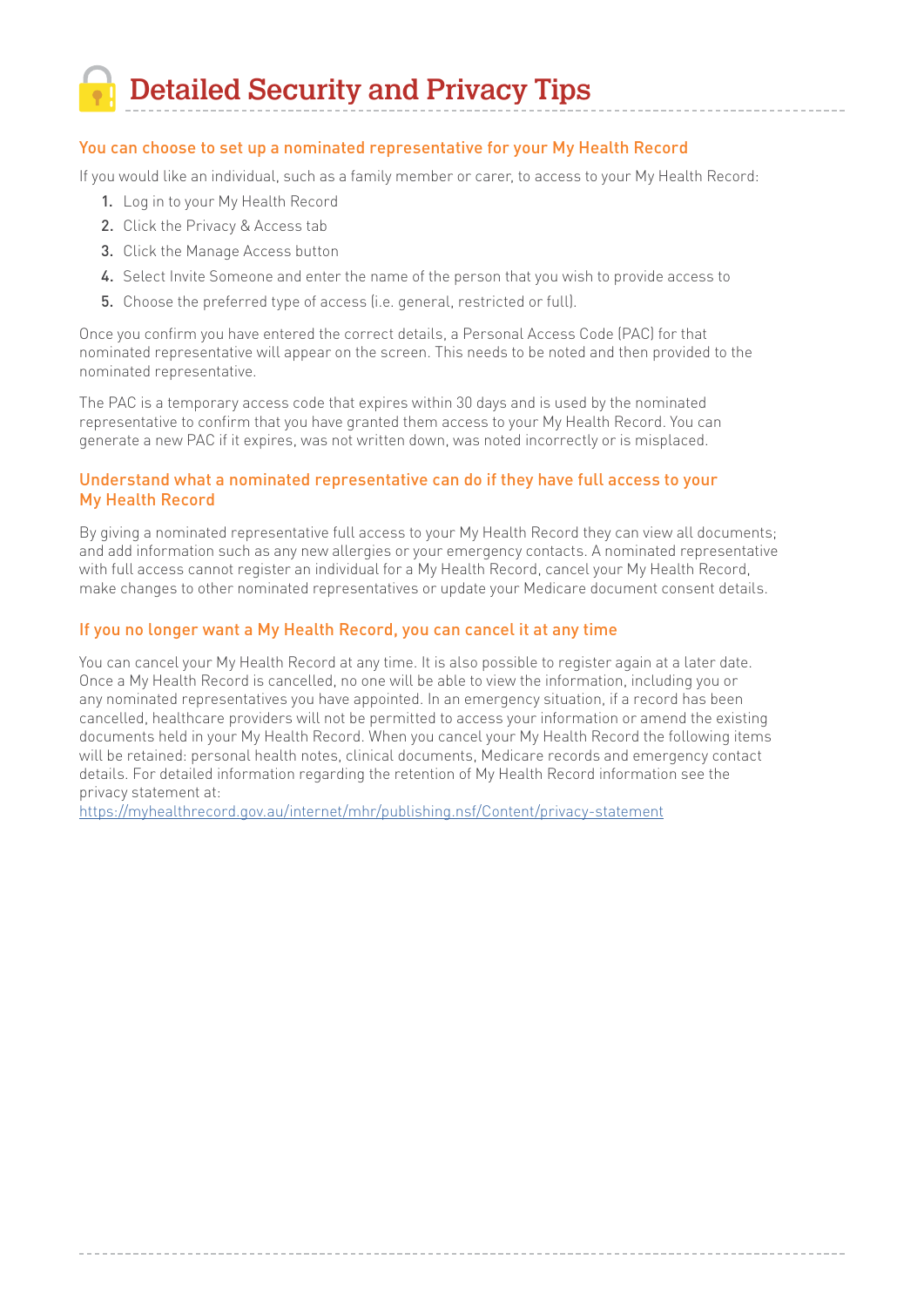

### How to find additional information and support for using My Health Record

You can call the My Health Record Help line on 1800 723 471 or visit: https://myhealthrecord.gov.au, which includes:

- A range of My Health Record guides for step-by-step instructions on security and privacy settings along with other useful forms, materials and brochures.
- The consumer simulation portal with a range of guides.

### Find out about keeping other information that you access online safe

To learn more about how you can protect other information that you access online, visit www.staysmartonline.gov.au and search for the guide for individuals.

You can also choose to receive free updates about the latest information security risks. Subscribe at www.staysmartonline.gov.au and www.scamwatch.gov.au.



### References

- 1. The Wearable Life 2.0 Connected living in a wearable world. Available from: https://www.pwc.com/us/en/industry/entertainment-media/assets/pwc-cis-wearables.pdf
- 2. Protect Yourself Doing Things Safely: Passwords and Passphrases. Available from: https://www.staysmartonline.gov.au/Protect-yourself/Doing-things-safely/ Passwords-passphrases